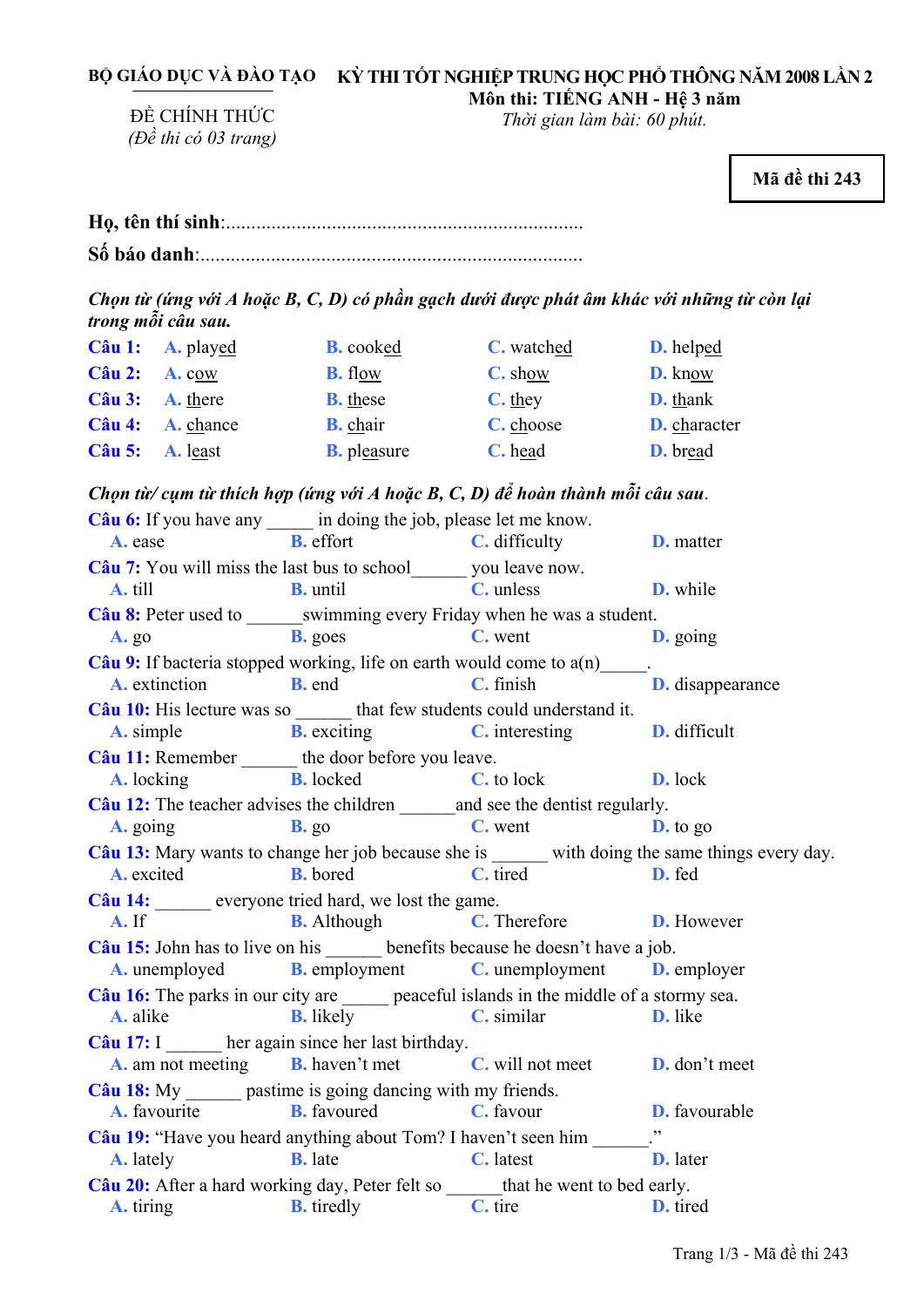|                                      | <b>Câu 21:</b> Kim: "Have you ever been abroad?"                                           |        |                     |
|--------------------------------------|--------------------------------------------------------------------------------------------|--------|---------------------|
| Tommy: " $\qquad$ ."                 |                                                                                            |        |                     |
|                                      | <b>A.</b> Yes, I have <b>B.</b> No, I didn't <b>C.</b> No, I don't <b>D.</b> Yes, I do     |        |                     |
|                                      | Câu 22: I promise I will wait _______ you come.                                            |        |                     |
|                                      | <b>A.</b> without <b>B.</b> until                                                          | C. for | <b>D.</b> despite   |
|                                      | Câu 23: Dave _______ his homework when his mother came home.                               |        |                     |
|                                      | <b>A.</b> did <b>B.</b> is doing <b>C.</b> has done                                        |        | <b>D.</b> was doing |
| Câu 24: Michael: "It's hot in here." |                                                                                            |        |                     |
|                                      | Tom: " I open the window?"                                                                 |        |                     |
|                                      | <b>A.</b> Do <b>B.</b> Would <b>C.</b> Shall                                               |        | D. Did              |
|                                      | Câu 25: My friend _______ me that he was going to take a driving test.                     |        |                     |
|                                      | <b>A.</b> said <b>B.</b> told <b>C.</b> talked                                             |        | <b>D.</b> spoke     |
|                                      | Câu 26: The farmers are busy: they _______ for the next crop.                              |        |                     |
|                                      | <b>A.</b> were preparing <b>B.</b> prepare <b>C.</b> have prepared <b>D.</b> are preparing |        |                     |
|                                      | Câu 27: Physical _______ are good for our health.                                          |        |                     |
|                                      | <b>A.</b> activities <b>B.</b> acts <b>C.</b> actions <b>D.</b> activists                  |        |                     |
|                                      | Câu 28: The city museum is exhibiting some pictures _____ belonged to the last Emperor.    |        |                     |
|                                      | <b>A.</b> whose <b>B.</b> which <b>C.</b> who <b>D.</b> when                               |        |                     |
|                                      | Câu 29: That's the man _______ house we have rented.                                       |        |                     |
|                                      | <b>A.</b> whose <b>B.</b> who <b>C.</b> whom <b>D.</b> that                                |        |                     |
|                                      | Câu 30: Hurry up! We don't have _______ time.                                              |        |                     |
| <b>A.</b> little                     | <b>B.</b> many <b>C.</b> much <b>D.</b> few                                                |        |                     |

## Đọc kỹ đoạn văn sau và chon phương án đúng (ứng với A hoặc B, C, D) cho mỗi chỗ trống từ 31 đến 35.

The English language is the most widely  $(31)$  language in the world. It is used as either first or second language in many countries.

During the  $16<sup>th</sup>$  century, only about two million people spoke English. All of them lived in what is the United Kingdom. Over the centuries, as a result of various historical events, English  $(32)$ throughout the world. Today, about 400 million people speak English as their has  $(33)$ language. Most of them live in Australia, Canada, the United Kingdom, Ireland, New  $(34)$ Zealand, South Africa, and the United States.

About 100 million people, chiefly living in Bangladesh, India, Pakistan, and in many African countries, speak English in addition to their own language. An additional 200 million people in the world probably know (35) least some English. English is really an international language.

|                      | $C\hat{a}$ u 31: A. to speak | <b>B.</b> speaking | C. speak    | <b>D.</b> spoken |
|----------------------|------------------------------|--------------------|-------------|------------------|
| Câu 32: A. soon      |                              | <b>B.</b> now      | C. tomorrow | D. then          |
|                      | Câu 33: A. spread            | <b>B.</b> become   | C. gone     | D. come          |
|                      | Câu 34: A. special           | <b>B.</b> creative | C. specific | <b>D.</b> native |
| <b>Câu 35: A. at</b> |                              | <b>B.</b> on       | C. for      | $D.$ in          |

## Đọc kỹ đoạn văn sau và chọn phương án đúng (ứng với A hoặc B, C, D) cho mỗi câu từ 36 đến 40.

Charles Dickens is a famous English storywriter. His name was famous in the writing world in the 19<sup>th</sup> century. He combined great writing with the ability to write popular stories full of interesting characters. His books are mostly about life in England in the  $19<sup>th</sup>$  century and often describe the very difficult and uncomfortable conditions in which poor people lived. Most of his books, which contain humorous characters with unusual names, have also delighted children all over the world.

Charles Dickens did not have a happy childhood. When he was young, his family was very poor and got deep into debt. Little Charles therefore had to work very hard. He earned money to support himself by working in a shoe polish factory. Charles Dickens was very ambitious. He was determined to succeed in life. He had a great love for writing. He started writing novels in the 1830s. His early